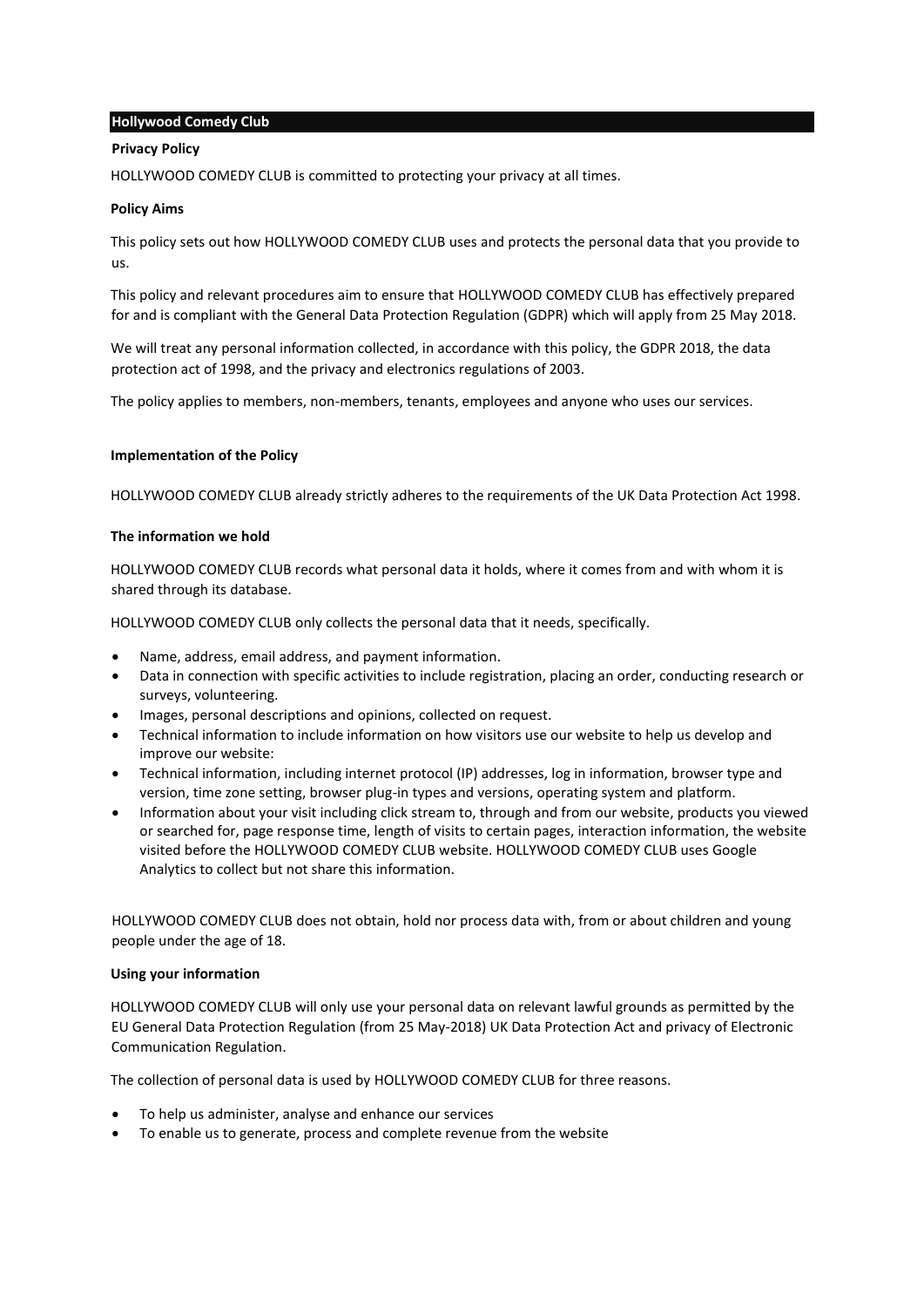HOLLYWOOD COMEDY CLUB will not sell or otherwise transfer your information to other parties, except for electronic mailing houses to enable us to send you electronic publications.

Your involvement with us will result in personal data being created.

Information gathered includes demographic data and browsing patterns but is only collected in aggregate form, no individual user is identified. This is used to identify information needs, audit usage of the site, and build up profiles.

If asked by the police, or any other regulatory or government authority investigating suspected illegal activities we may need to provide your personal data.

If you are employed by us we may collect extra information about you (references, criminal checks, medical conditions) etc. This information will be retained for legal or contractual reasons, to protect us (including in the event of an insurance or legal claim), and for safeguarding purposes.

We will not sell, distribute or pass your personal information to third parties except in accordance with this policy or when requested to do so by law.

If we do use a third party to capture some of our data on our behalf, for example, survey or research purposes, we would only do so if confident that they would treat your data securely, in accordance with our terms and conditions and in line with the requirements set out in the GDPR.

## **Cookies**

Cookies are small pieces of information stored by your internet browser onto your computer's hard drive. When you enter a site your computer will automatically be issued with a cookie. HOLLYWOOD COMEDY CLUB uses cookies to make a link between you and the information you have provided on our website. Cookies do not identify the individual user, just the computer used. Cookies themselves only record those areas of the site that have been visited by the computer in question and for how long. Users have the opportunity to set their computers to accept all cookies, to notify them when a cookie is used, or not to use a cookie at any time. If you disable cookies then certain personalised services will not be available to you.

### **Storage of your personal information**

HOLLYWOOD COMEDY CLUB will hold your personal information on its secure systems for as long as you use the services you have requested, and remove it in the event that the purpose has been met, at your request.

# **Communicating privacy information**

HOLLYWOOD COMEDY CLUB will ensure its privacy notice is available to all. HOLLYWOOD COMEDY CLUB will regularly refresh its privacy policy in line with future legislation.

# **Individual's rights**

HOLLYWOOD COMEDY CLUB respects and ensures procedures are correctly in place to cover the rights of individuals as follows

- The right to be informed
- The right of access
- The right to rectification
- The right to erasure
- The right to restrict processing
- The right to data portability
- The right to object
- The right not to be subject to automated decision-making to include profiling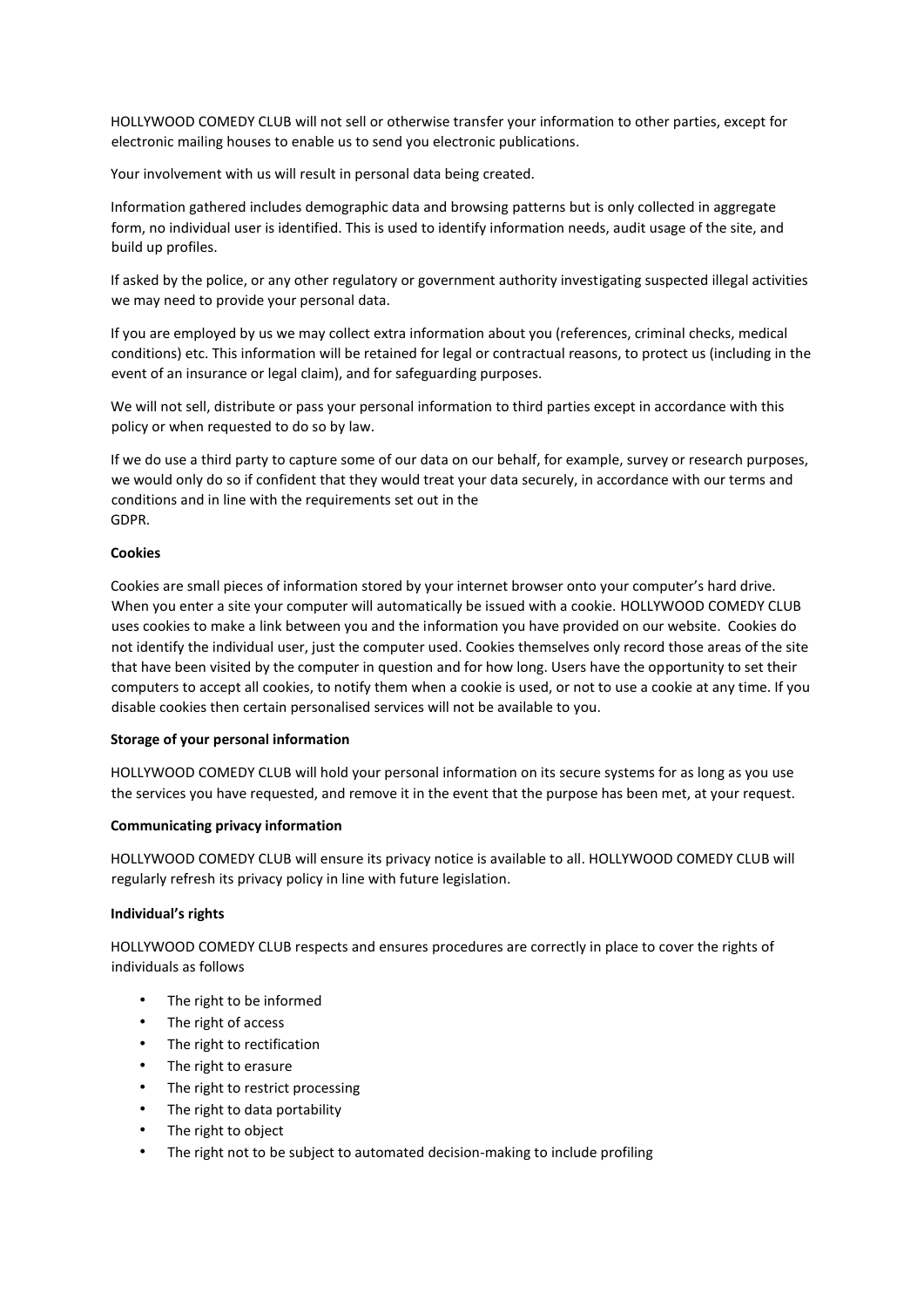If at any point you believe the information we possess on you is incorrect you can request to see this information and have it corrected or deleted. You also have the right to be told how your personal information will be used. This section along with the data protection policy is designed to give you clear understanding of how your data is stored and used by us.

- For more information about your rights please consult the Information Commissioner's guidance at, [https://ico.org.uk/for-organisations/guide-to-thegeneral-data-protection-regulation-gdpr/individual](https://ico.org.uk/for-organisations/guide-to-the-general-data-protection-regulation-gdpr/individual-rights/)[rights/](https://ico.org.uk/for-organisations/guide-to-the-general-data-protection-regulation-gdpr/individual-rights/)
- Where we rely on your consent to use your personal information, you have the right to withdraw that consent at any time.
- If you wish to raise a complaint on how we have handled your personal data, you can contact us to have the matter investigated.

# **Subject access requests**

You have the right to request a copy of the personal information HOLLYWOOD COMEDY CLUB holds about you and to have any inaccuracies corrected. HOLLYWOOD COMEDY CLUB will comply with your request within one month.

### **Other Websites**

Other websites linked from HOLLYWOOD COMEDY CLUB's domain are not covered by this privacy statement.

### **Payments**

Payments made on our website are handled by Wix. We recommend that you read their privacy policies before making a payment.

HOLLYWOOD COMEDY CLUB reserves the right to change our service providers without prior notice. Please check this page regularly for updates.

### **Data Protection by design and Data Protection Impact Assessments** HOLLYWOOD COMEDY

CLUB will carry out a Data Protection Impact Assessment if it ever

- Uses systematic and extensive profiling or automated decision-making to make significant decisions about people.
- Processes special category data or criminal offence data on a large scale.
- Systematically monitors a publicly accessible place on a large scale.
- Uses new technologies.
- Uses profiling, automated decision-making or special category data to help make decisions on someone's access to a service, opportunity or benefit.
- Carries out profiling on a large scale.
- Processes biometric or genetic data.
- Combines, compares or matches data from multiple sources.
- Processes personal data without providing a privacy notice directly to the individual.
- Processes personal data in a way which involves tracking individuals' online or offline location or behaviour.
- Processes children's personal data for profiling or automated decision-making or for marketing purposes, or offer online services directly to them.
- Processes personal data which could result in a risk of physical harm in the event of a security breach.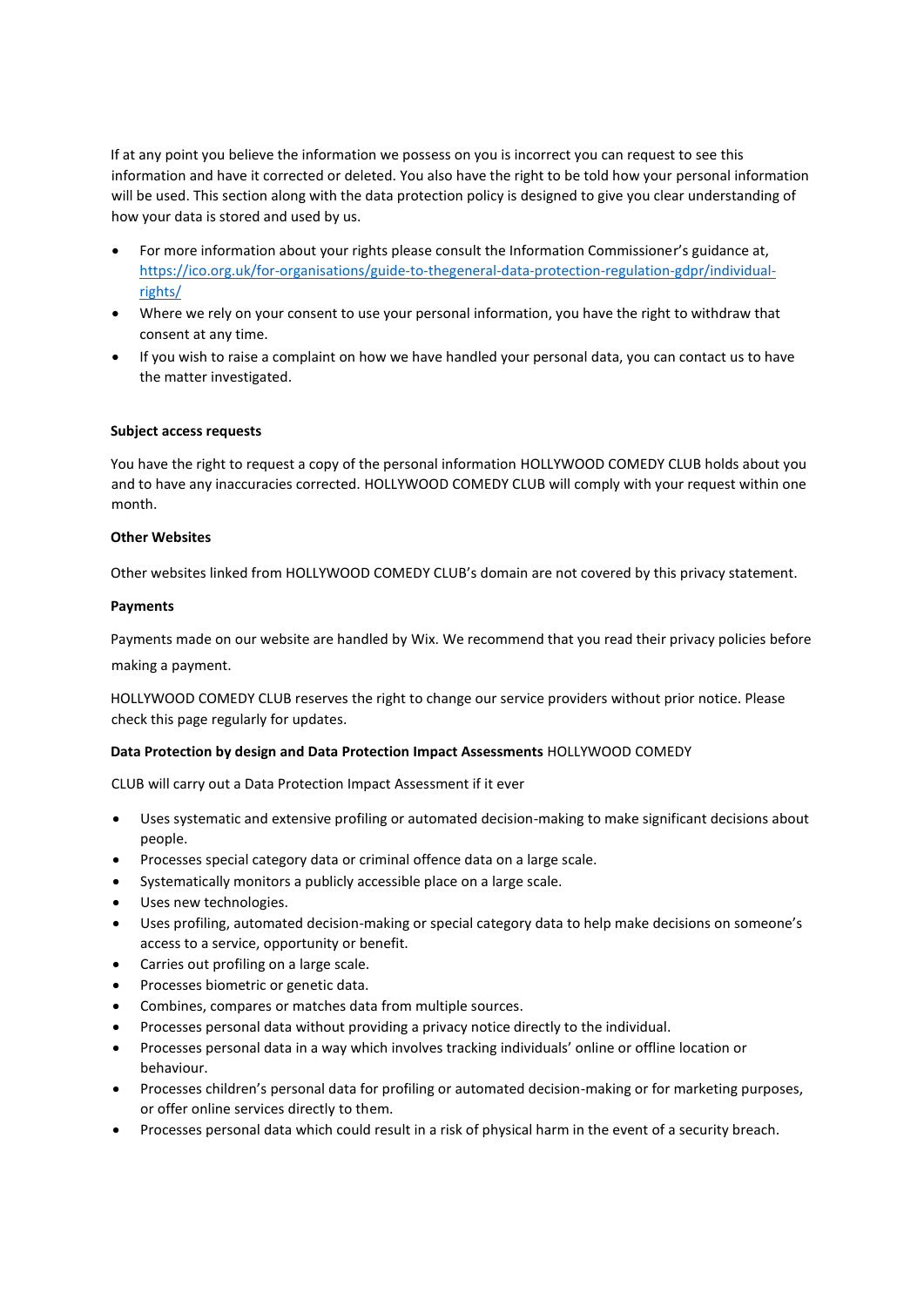# **Data Protection Officers**

The Company Directors take overall responsibility for data protection by HOLLYWOOD COMEDY CLUB for its clients, volunteers and employees.

### **Images**

We may occasionally photograph or videotape events delivered by us. If you are present at the event your permission will be individually sought and your response respected.

## **Contact us**

If you have any comments or queries about our Privacy Policy please contact HOLLYWOOD COMEDY CLUB.

| Appendix - The data we collect and the basis for collection |  |  |  |  |  |
|-------------------------------------------------------------|--|--|--|--|--|
|                                                             |  |  |  |  |  |

| Part 1                            | <b>Types of personal data</b>                                                                     |
|-----------------------------------|---------------------------------------------------------------------------------------------------|
| Contact data                      | <b>Email Address</b>                                                                              |
| Identity data                     | <b>First Name</b><br><b>Family Name</b>                                                           |
| Marketing & Communication<br>data | Preferences freely provided in receiving this type of communication<br>from HOLLYWOOD COMEDY CLUB |
| Profile data                      | Preferences freely provided<br>Access and use history                                             |
| Technical data                    | <b>IP Address</b><br>Technical data collected when accessing the HOLLYWOOD COMEDY<br>CLUB website |
| <b>Transaction data</b>           | Details about payments made for member services                                                   |

| Part 2               | Lawful basis for processing activities                                                                                                                                                                                             |
|----------------------|------------------------------------------------------------------------------------------------------------------------------------------------------------------------------------------------------------------------------------|
| Consent              | You have given your express consent for us to process your personal<br>data for a specific purpose.                                                                                                                                |
| Contract             | The processing is necessary for us to perform our contractual<br>obligations with you under our contract, or because you have asked us<br>to take specific steps before entering into a contract with you                          |
| Legal obligation     | The processing is necessary for us to comply with legal or regulatory<br>obligations.                                                                                                                                              |
| Legitimate interests | The processing is necessary for our or a third party's legitimate interest<br>e.g. in order for us to provide the best service to you via our Site. Before<br>we process your personal data on this basis we make sure we consider |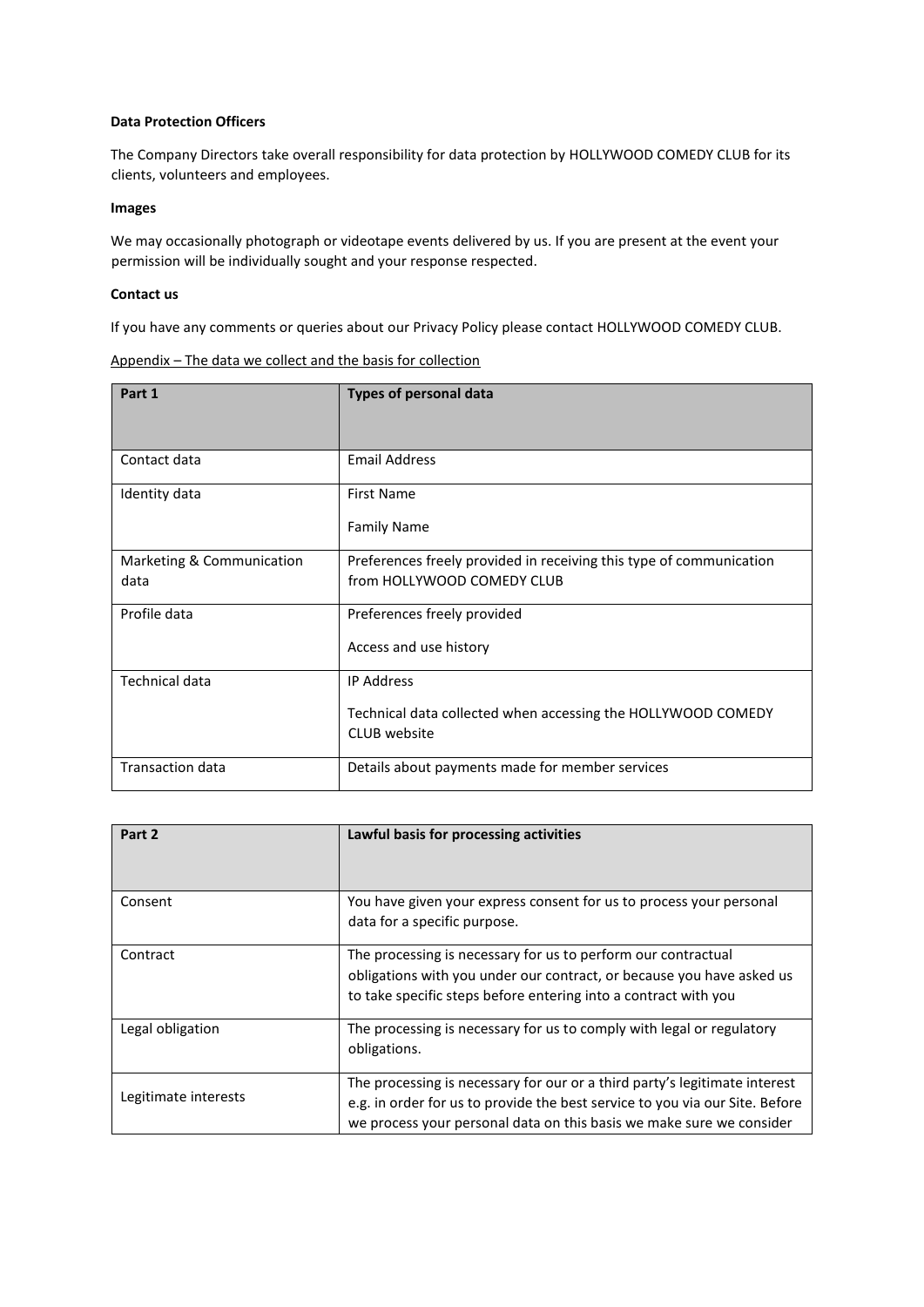| and balance any potential impact on you, and we will not use your     |
|-----------------------------------------------------------------------|
| personal data on this basis where such impact outweighs our interest. |

| <b>Purpose/Activity</b>                                                                                                                                                             | <b>Type of Data</b>                                                               | Lawful basis for processing/Rationale                                                                                                                                                                                                              |
|-------------------------------------------------------------------------------------------------------------------------------------------------------------------------------------|-----------------------------------------------------------------------------------|----------------------------------------------------------------------------------------------------------------------------------------------------------------------------------------------------------------------------------------------------|
| To register your account with<br>us and provide our Services.                                                                                                                       | Identity & contact                                                                | To perform our contract with you.                                                                                                                                                                                                                  |
| To process your request for a<br>service, and manage<br>payments, fees and charges.                                                                                                 | Identity, contact, financial,<br>transaction, marketing &<br>communications       | To perform our contract with you;                                                                                                                                                                                                                  |
| To manage our relationship<br>with you and notify you of<br>changes to our Terms or<br>Privacy Notice.                                                                              | Identity, contact, profile,<br>marketing &<br>communications                      | (i) To perform our contract with you;<br>(ii) As necessary to comply with a legal<br>obligation;<br>(iii) As necessary for our legitimate interests<br>in keeping our records updated and<br>analysing how customers use our<br>products/services. |
| To administer and protect our<br>business and our Site<br>(including troubleshooting,<br>data analysis, testing, system<br>maintenance, support,<br>reporting and hosting of data). | Identity, contact &<br>technical                                                  | (i) As necessary for our legitimate interests<br>in running our business, provision of<br>administration and IT services, and network<br>security.<br>(ii) As necessary to comply with any legal<br>obligations.                                   |
| To deliver relevant website<br>content/advertisements to<br>you and measure or<br>understand the effectiveness<br>of our advertising.                                               | Identity, contact, profile,<br>usage,<br>marketing, communications<br>& technical | As necessary for our legitimate interests in<br>studying how customers use our<br>products/services, to develop them, to<br>grow our business and to inform our<br>marketing strategy.                                                             |
| To use data analytics to<br>improve our Site, Services,<br>marketing, customer<br>relationships and experiences.                                                                    | Technical & usage                                                                 | As necessary for our legitimate interests to<br>define types of customers for our products<br>and services, to keep our Site updated and<br>relevant, to develop our business and to<br>inform our marketing strategy.                             |

| Part 3           | Your legal rights - You have the following legal rights in relation to your<br>personal data:              |
|------------------|------------------------------------------------------------------------------------------------------------|
| Access your data | You can ask for access to and a copy of your personal data and can check<br>we are lawfully processing it. |
| Correction       | You can ask us to correct any incomplete or inaccurate personal data we<br>hold about you                  |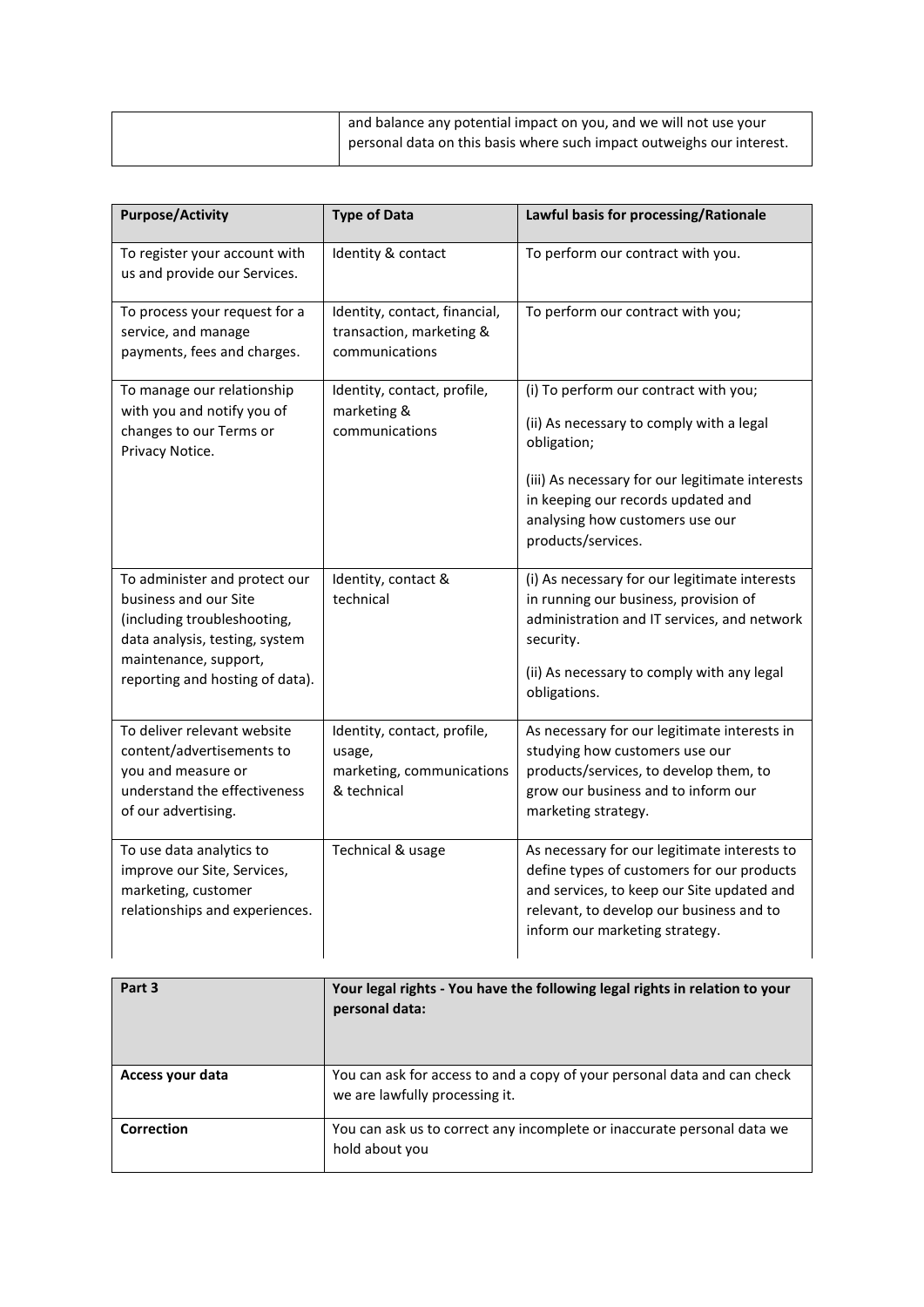| <b>Erasure</b>             | You can ask us to delete or remove your personal data where:                                                                                                                                                                                                                                                                                                  |
|----------------------------|---------------------------------------------------------------------------------------------------------------------------------------------------------------------------------------------------------------------------------------------------------------------------------------------------------------------------------------------------------------|
|                            | there is no good reason for us continuing to process it;<br>(a)                                                                                                                                                                                                                                                                                               |
|                            | (b)<br>you have successfully exercised your right to object (see below);                                                                                                                                                                                                                                                                                      |
|                            | we may have processed your information unlawfully; or<br>(c)                                                                                                                                                                                                                                                                                                  |
|                            | we are required to erase your personal data to comply with local<br>(d)<br>law.                                                                                                                                                                                                                                                                               |
|                            | We may not always be able to comply with your request for specific legal<br>reasons, which will be notified to you at the time of your request.                                                                                                                                                                                                               |
|                            | You can object to the processing of your personal data where:                                                                                                                                                                                                                                                                                                 |
|                            | we are relying on our legitimate interest (or those of a third party) as<br>(a)<br>the basis for processing your personal data, if you feel it impacts on your<br>fundamental rights and freedoms;                                                                                                                                                            |
| Object                     | (b)<br>we are processing your personal data for direct marketing purposes.                                                                                                                                                                                                                                                                                    |
|                            | In some cases, we may demonstrate that we have compelling legitimate<br>grounds to process your information which override your rights and<br>freedoms and in such circumstances, we can continue to process your<br>persona data for such purposes.                                                                                                          |
|                            | you need us to hold your personal data (where we no longer require<br>(c)<br>it) as you need it to establish, exercise or defend legal claims; or                                                                                                                                                                                                             |
| <b>Restrict processing</b> | you have objected to our use of your personal data, but we need to<br>(d)<br>verify whether we have overriding legitimate grounds to use it.                                                                                                                                                                                                                  |
| Request a transfer         | You can request a transfer of your personal data which is held in an<br>automated manner and which you provided your consent for us to<br>process such personal data or which we need to process to perform our<br>contract with you, to you or a third party. We will provide your personal<br>data in a structured, commonly used, machine-readable format. |
| Withdraw your consent      | You can withdraw your consent at any time (where we are relying on<br>consent to process your personal data). This does not affect the<br>lawfulness of any processing carried out before you withdraw your<br>consent.                                                                                                                                       |

| Part 4                           | <b>Third Parties</b>                                                                                                                                                 |
|----------------------------------|----------------------------------------------------------------------------------------------------------------------------------------------------------------------|
| Service providers                | Acting as processors who provide IT and system administration services.                                                                                              |
| <b>Payment Gateway Providers</b> | Acting as controller who require information to collect and process<br>payments on our behalf for products you have ordered through our Site<br>or to issue refunds. |